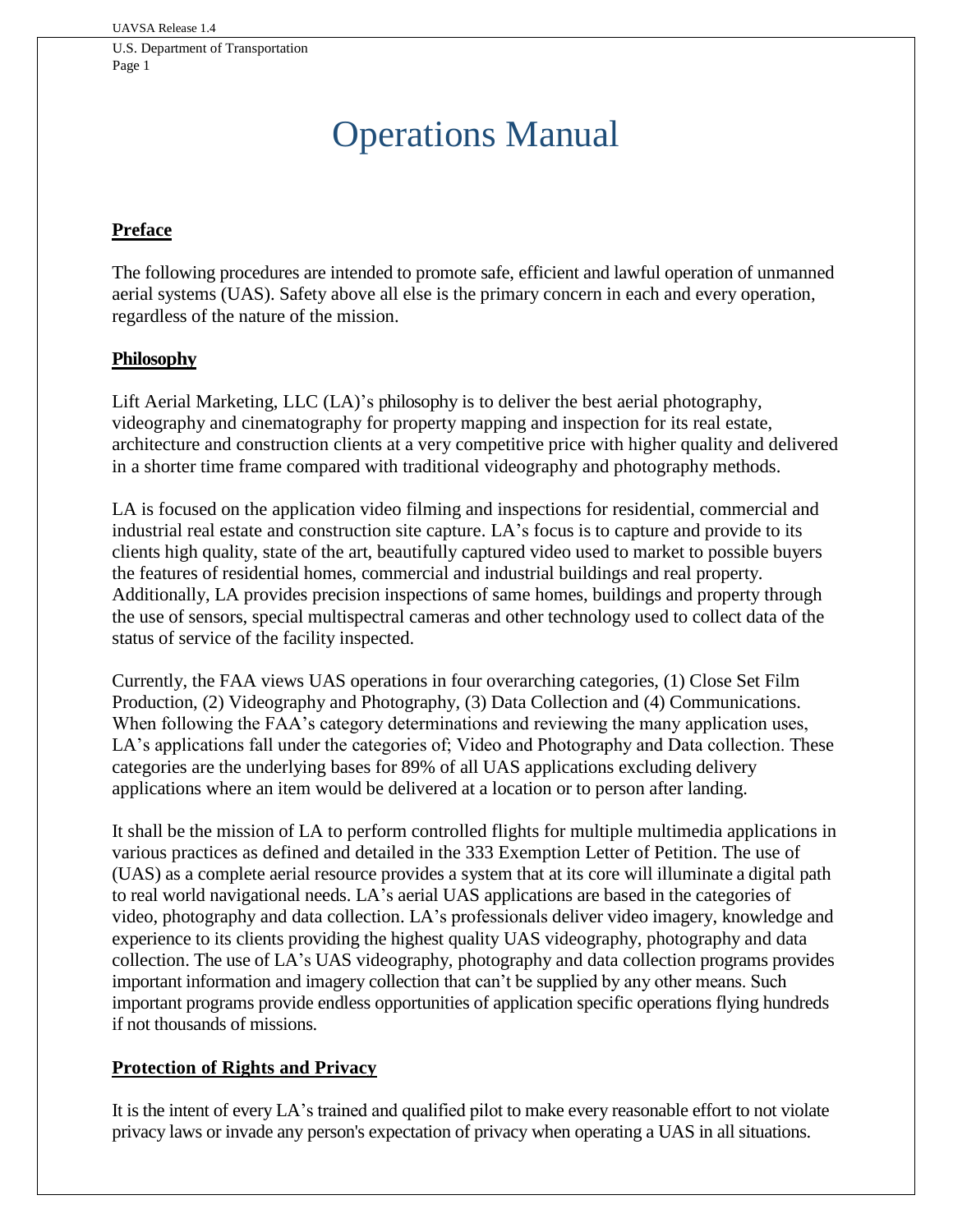When operating the UAS, LA's PIC will abide by all FAA Regulations and receive the proper authorization as related to such flights.

LA's trained PICs and VOs will assure that the protection of citizen's civil rights and reasonable expectations of privacy as a key component of any decision made in deploying a UAS. PICs and VOs will be accountable for ensuring that operations of UAS have minimal intrusion upon citizens.

To accomplish this primary goal LA will provide training for a variety of scenarios:

- a) In the event of services being deployed were UAS are being flown, the onboard camera(s) will be turned so as to be facing away from occupied structures to minimize inadvertent video or still images of uninvolved persons.
- b) All video and still images will be maintained in strict compliance with state and federal privacy policies and procedures.
- c) A website for employees, personnel and public input will be maintained and regularly monitored to address employees, personnel and citizen concerns and recommendations.
- d) LA employees and personnel will not conduct random surveillance activities. The use of UAS will be tightly controlled and regulated.

#### **UAS Applications**

There are hundreds of UAS applications and uses. The following is a list of several of the more popular application uses and identifies LA's UAS application uses highlighted in bold type.

> Pipeline Inspection Stratospheric Telecommunications Motion Picture Production **Real Estate Photography Real Estate Inspection Real Estate Marketing**  Event Performances News Gathering Security Operations Aerial Mapping Mining High Altitude Imagery Maritime Surveillance Environmental Sensing Media and Traffic Monitoring Law Enforcement Emergency Management Natural disasters Meteorology Hurricane Monitoring Cryospheric Research - Arctic and Antarctic Bridge Inspection Transmission Line Inspection HAZMAT Inspection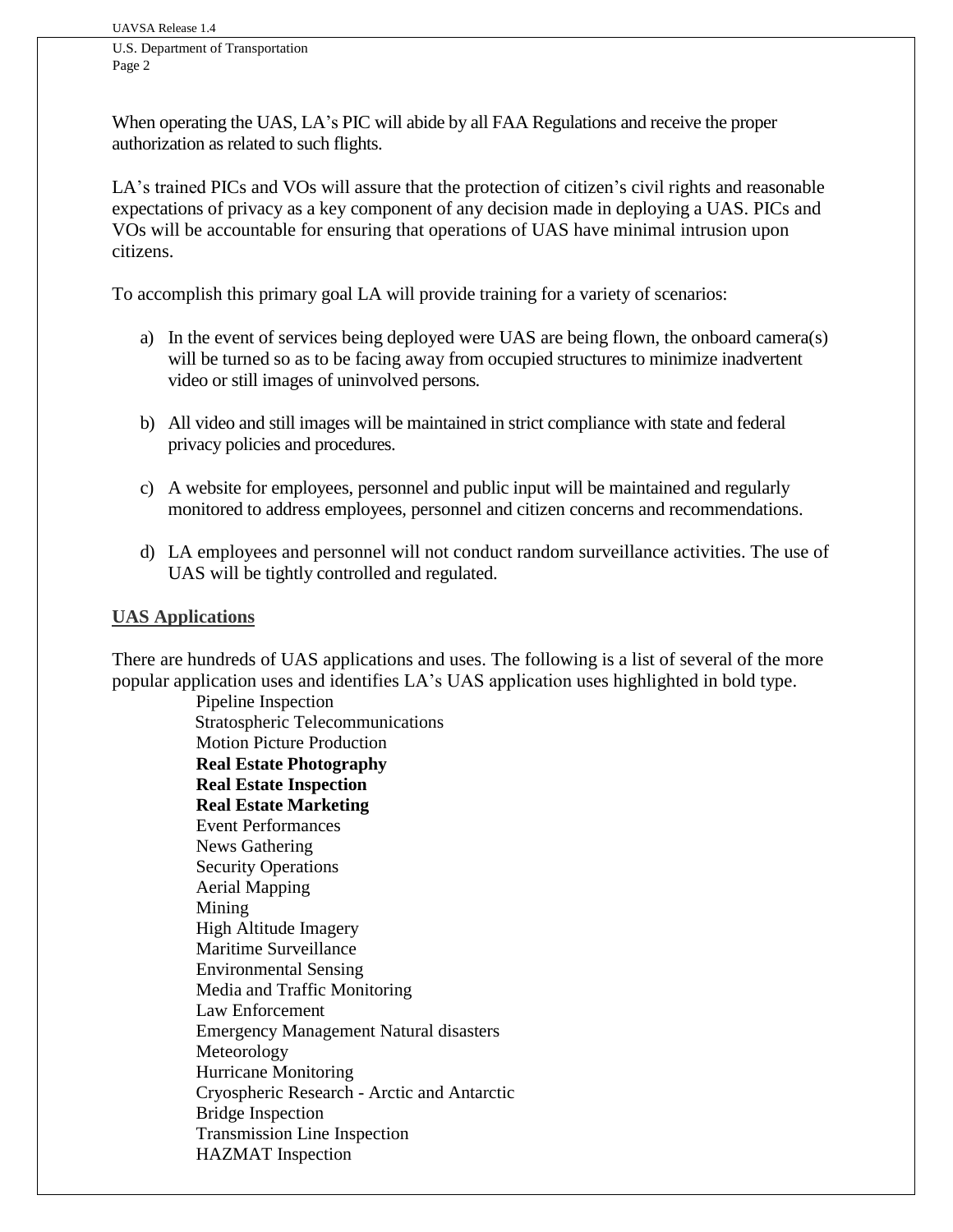UAVSA Release 1.4

U.S. Department of Transportation Page 3

> Emergency Medical Supply Traffic Monitoring Aerial Surveying Damage Assessment Insurance Claim Appraisal Concert Security Environmental **Geomatics** Agriculture Sports Video Runway Inspection Virtual Tours Landmark Inspection Coffee Harvest Optimization Crop Disease Management Herd Tracking and Management Entomology Forestry Inspection Fisheries Management Species Conservation Wildlife Inventory Mineral Exploration Remote Aerial Survey Forest Fire Surveillance Forest Fire Mapping Volcano Monitoring Remote Aerial Mapping Oil Spill Tracking Snow Pack Avalanche Monitoring Ice Pack Monitoring Poaching Patrol

- e) LA's employees will meet quarterly for the purpose of reviewing the existing UAS procedures as well as new technologies, laws and regulations on UAS usage. The committee will consist of LA's personnel, clients and community leaders. The committee will follow the leadership of the community and will help present proposed policies, procedures and changes meeting the needs of City Councils, legal and community groups. Additionally, the UAS committee will solicit feedback prior to meetings referencing to research and education strategies and policy changes.
- f) LA and its employees will operate strictly within the letter of the laws and regulations maintaining public safety, privacy and freedom from intrusion as well as the guidelines imposed in the grant of the 333 Exemption.

#### **Definitions**

*COA* (Certificate of Authorization) — Given by the FAA grants permission to fly within specific boundaries and perimeters. Training flights cannot take place without UAS research and education mission critical personnel who will be the only people authorize to perform such training missions.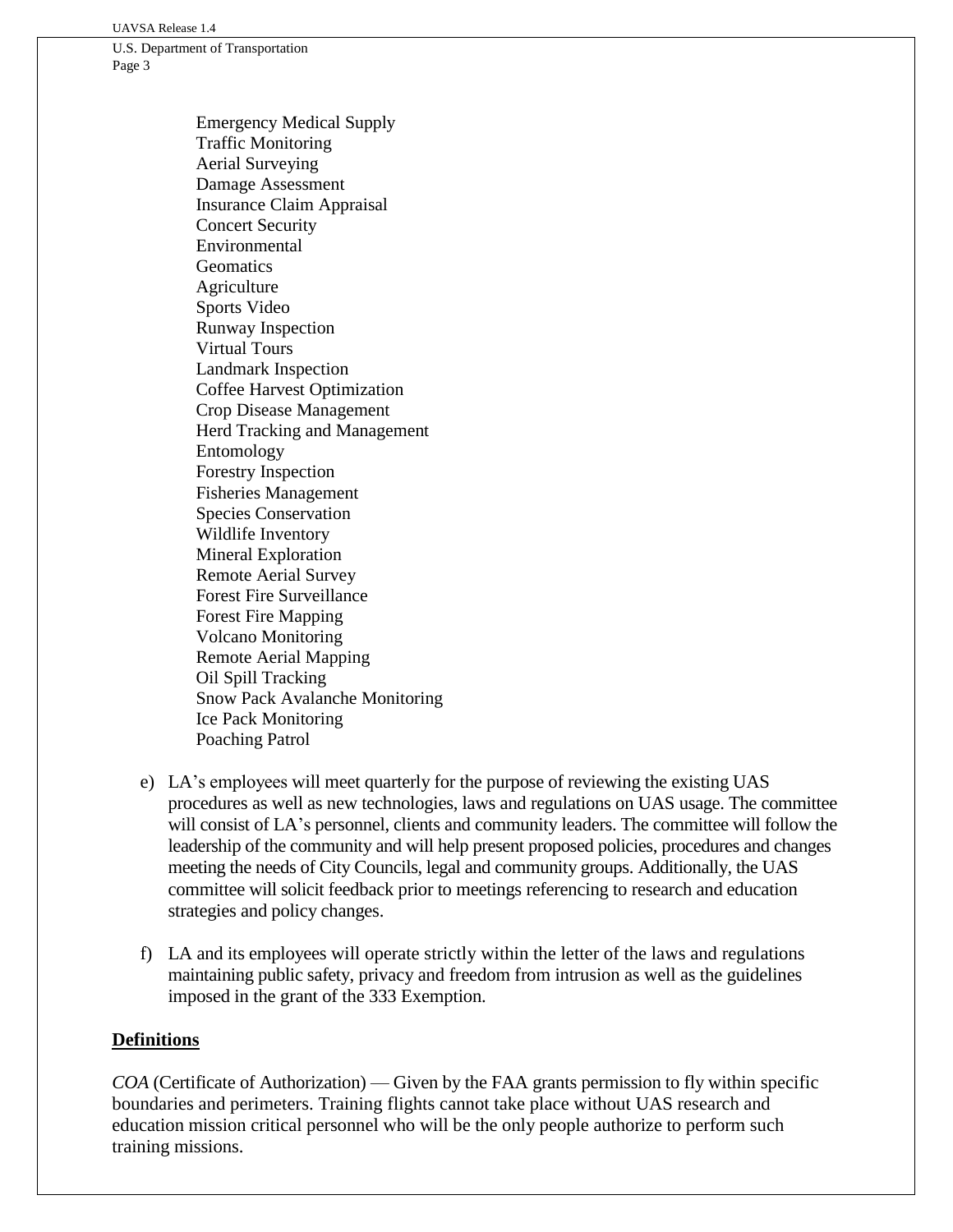*VO* (Visual Observers) — VO's are required by the FAA for the flights of UAS defined as a person who uses only his or her eyes to scan for traffic and inform the pilot of an unmanned aircraft (UA) when traffic is in the vicinity of the UA so that its pilot can avoid it. *See additional definitions and aviation abbreviations on the FAA.gov website*.

PIC (Pilot in Command) — The pilot in command (PIC) of a UAS is the person who is ultimately responsible for its operation and safety during flight.

*VFR* (Visual Flight Rule) — VFR flight is based on the principle of "see and avoid." The presumption made in establishing the basic VFR weather minimums is that aircraft flying at lower altitudes flight in an unobstructed visual flight path.

# **Administration**

# **1.1 Operations Manual**

The policies and procedures contained in this manual are issued by authority of the LA leadership. As such it is an official document of LA "Lift Aerial Marketing, LLC" and is not intended to be allinclusive, but is to be used as a supplement to FAR's, Federal Aviation Regulations, Aircraft Manufacturers' manuals, directives and approved flight manual guides.

This manual has been written to address LA's available UAS safety and operations information as of the date published. Technology advancement in aerial equipment, personnel and operations changes over time drives LA's management to systematically monitor, edit, organize and change critical parts of the manual and other safety and operations manuals and systems to reduce UAS flight and operations risk of aircraft failures or loss of operations.

Given this, it is essential that this manual be continually updated as necessary. The entire manual will be reviewed, at a minimum, annually to assure it provides current and correct information. A copy of the manual (electronic and/or paper) will be issued to all LA personnel having UAS flight operations responsibilities.

# **1.2 Organization**

- a) The LA shall be comprised of those personnel approved in part by the Federal Aviation Administration and LA. LA's UAS personnel include UAS PICs, VOs and other personnel assigned to UAS flight operations.
- b) The LA administration is comprised of LA's president, officers and personnel that have business and UAS safety and training knowledge.

# **1.3 Personnel**

- a) The UAS Flight Director is responsible for the overall direction and performance of LA's fight operations.
- b) The UAS Flight Director is responsible for the day to day supervision and management of LA flight operations and flight personnel.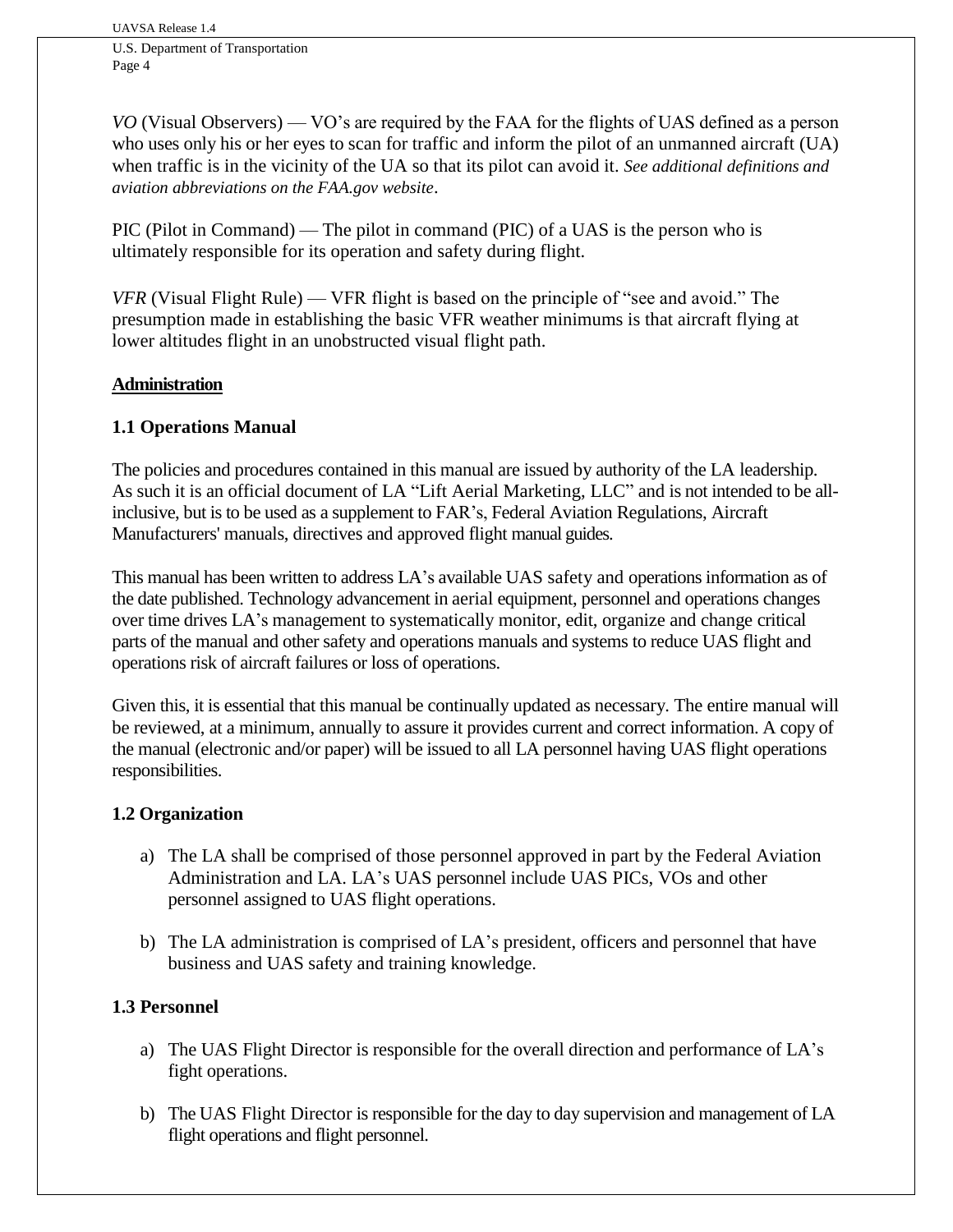#### c) UAS Flight Director

Responsibilities:

- i. Maintaining all training, flight and maintenance records for each UAS PIC and VO as well as individual airframes.
- ii. Maintain contact with the FAA and regulations as they are published.
- iii. Evaluate flight personnel based on mission type and need.
- iv. The UAS Flight Director must maintain a working knowledge and proficiency on all UAS operated by LA personnel.
- v. UAS PIC employees to be considered for selection as a UAS PIC instructor are currently required to possess an FAA Sport pilot's certification and a Class II FAA physical examination and or a current state driver's license.

UAS PICs interacting with Air Traffic Control (ATC) shall have sufficient expertise to perform readily. UAS PICs must have an understanding of and comply with FAA and Military Regulations applicable to the airspace where the UAS will operate.

A UAS PIC's primary duty is for the safe and effective operation of UAS in accordance with the manufacturers' approved flight manual and FAA regulations policies and procedures. UAS PICs must remain knowledgeable of all FAA regulations; UAS manufacturer's flight manual and bulletins and City and State UAS policy.

UAS Flight Director may temporarily remove any employees and personnel or UAS PIC from flight status at any time for any reasons including; performance, proficiency, physical condition, etc. Should removal become necessary, the person will be notified verbally and in writing of the reason and the further action to be taken and expected duration of such removal.

UAS VOs Personnel to be considered for selection as a VO are not required to possess a Class II FAA certification (private pilots) or a Class II FAA physical examination. They will, however, be required to hold a current valid a valid U.S. driver's license issued by a state, the District of Columbia, Puerto Rico, a U.S. territory, a U.S. possession, or the Federal government.

- a) VOs must have been provided with sufficient training to communicate clearly to the PIC any instructions required to stay clear of conflicting traffic. VOs will receive training on rules and responsibilities described in 14 CFR 91.111, Operating Near Other Aircraft, 14 CFR 91.13, Right-of-Way Rules, cloud clearance, in-flight visibility, and the pilot controller glossary including standard ATC phraseology and communication.
- b) PICs and VOs must have in their possession a current 14 CFR 91.17, Alcohol or Drugs, test as applies to PICs and VOs.
- c) A VO's primary duty is to see and avoid all other aircraft traffic, stay clear of all other building, structures and obstacles.
- d) A VO's secondary duty is to operate the UAS's equipment including cameras, sensors, radio communications as well as perform anything activities that may affect the UAS PIC's primary duty.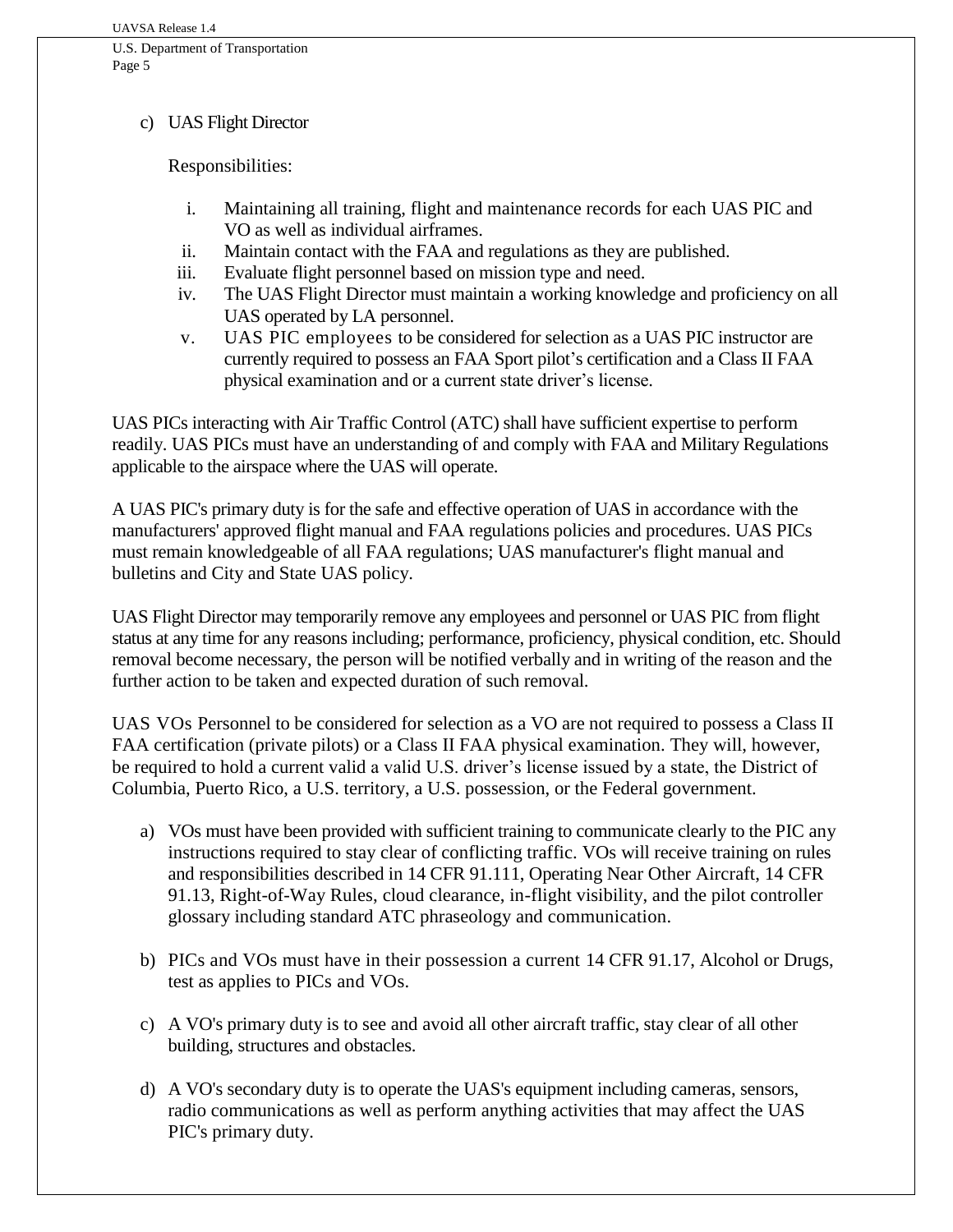- Page 6
	- e) The UAS Flight Director shall maintain a file for each PIC and VO which shall include copies of FAA certifications, training records, etc. This file can be reviewed in accordance with current Federal policies and procedures.

# **1.4 Scheduling**

a) To maintain a level of proficiency UAS personnel will be required as part of their continued participation to attend online training updates as they are made available. UAS personnel training will be coordinated through the UAS Flight Director and announced in advance for scheduling purposes for participating personnel.

# **1.5 Miscellaneous**

- a) Requests for immediate UAS flight launch, support and assistance will be reLAonded to by the Flight Director. Should the request involve an immediate threat to life, or property, an LA trained UAS PIC is authorized to accept or decline such request based on previously approved authorization or their flight and operations experience. Proper policy and procedure, as well as FAA regulations shall be followed when accepting emergencies.
- b) Complaints or inquiries regarding UAS operations shall be referred to LA's Flight Director for immediate cure and accountability then referred to the LA president.

# **2.1 Safety Policy**

LA is committed to promoting a safe and healthy workplace, including:

- a) Personnel will at all times protect and prevent damage to equipment, the environment and property.
- b) Company culture of open reporting of all safety hazards or incidents.
- c) The personnel will support all UAS safety training and awareness programs.
- d) The Flight Director is trained in conducting regular reviews of safety policies, procedures and practices with all personnel.
- e) The Flight Director continuously monitors the UAS community at large to, ensure that best safety practices are incorporated into the LA UAS flight operations.
- f) It is the duty of every person to contribute to the goal of continued safe operations. This contribution may come in many forms and always includes operating in the safest manner practical and *never taking unnecessary extreme risks.*
- g) Any safety hazards, whether procedural, operational or maintenance related should be identified if possible before an incident occurs. Any suggestions in the interest of safety should be made directly to the UAS Flight Director as soon as known.

If any UAS PICs, VOs or other personnel has knowledge of unsafe or dangerous acts committed by anyone, the UAS Flight Director is to be notified immediately so that corrective action(s) may be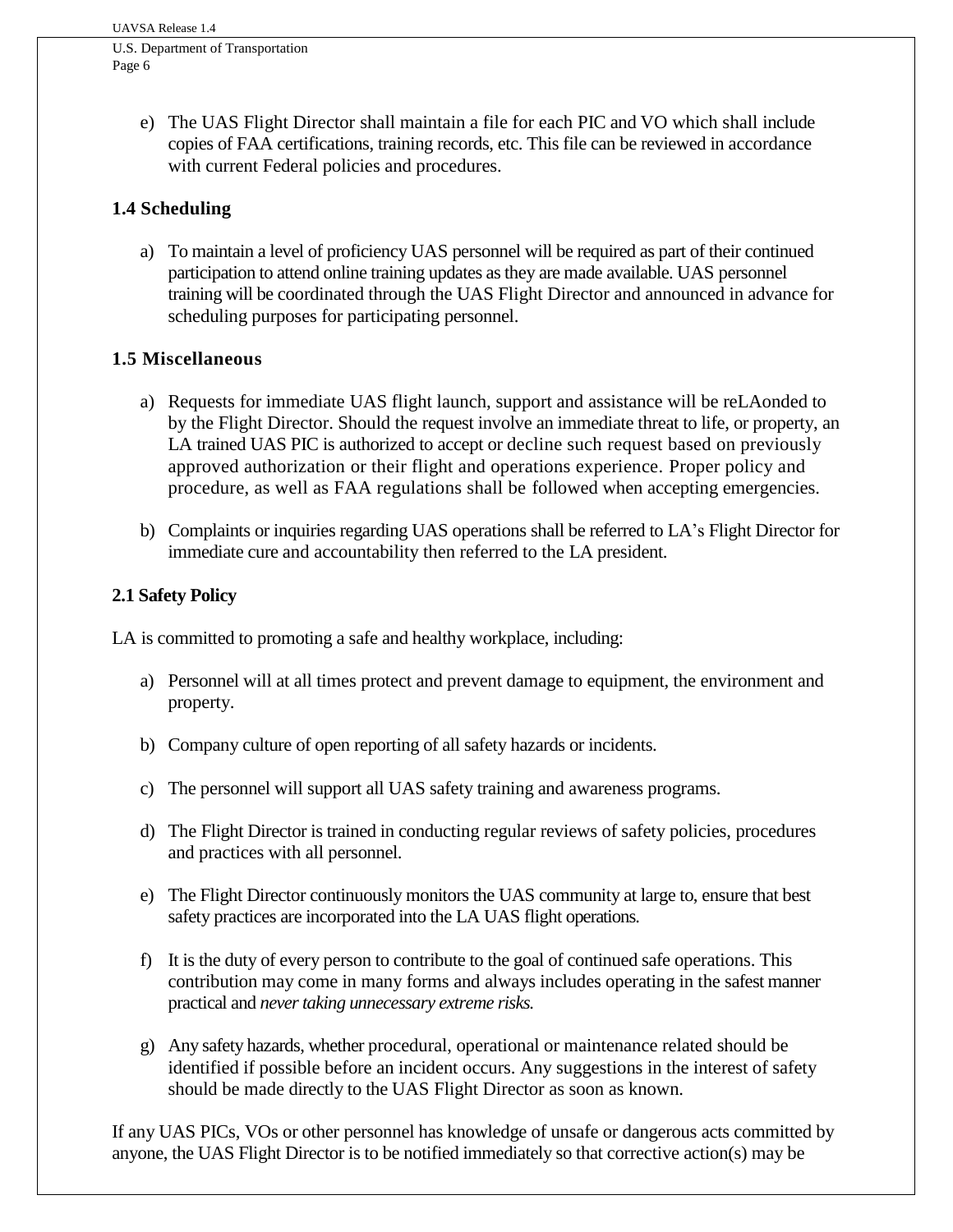taken. Hazards requiring immediate attention will be brought to the attention of the Flight Director verbally and without delay.

# **2.2 Operational Hazard and Occurrence Report (OHOR) and Investigations**

Occurrences are unplanned safety related events, including accidents and incidents that could impact safety or become a hazard that may be cause of potential harm.

- a) The OHOR concept provides a mechanism to report hazards and occurrences, real and perceived, to those responsible for LA and operations.
- b) There is no specific format for the OHOR as the information provided is what is important, not the format and should be used without hesitation to report any anticipated, current, or experienced safety hazards, or occurrence. OHOR can be submitted anonymously to the Flight Director to get the matter proper attention.
- c) Every hazard and/or occurrence that involves UAS will be investigated with the results and corrective action taken communicated to LA personnel. The investigation will be conducted by the Flight Director and Personnel under the direction of LA's officers or personnel who have the technical skill necessary to perform correct actions.
- d) UAS operational Hazards requiring immediate attention will be brought to the attention of the Flight Director, verbally, without delay firstly, then to the attention of LA.
- e) ALL LA PERSONNEL ARE AUTHORIZED TO TAKE IMMEDIATE ACTION TO CORRECT ANY POSSIBLE HAZARD OR HAZARDOUS CONDITION WHERE AN OPINION OR DELAY MAY RESULT IN AN ACCIDENT, INJURY OR DEATH. The Flight Director will be notified immediately ASAP in such situations.

#### **2.3 The LA President, Flight Director, Safety Officer, PIC, VO and all personnel are all responsible for the following time of change, monthly, quarterly and yearly activities**:

- a) Ensuring that UAS flight operations personnel understand applicable regulatory requirements, standards and organizational safety policies and procedures. (M)
- b) Observe and direct safety educational programs by monitoring all procedures. (Q)
- c) Observe standards and best practices how they impact UAS operational safety. (M)
- d) Communicate all reported safety related problems and the corrective action taken and the proper procedures for handling that problem should be discussed and documented. (M)
- e) All safety incidents should be circulated with pertinent safety information.(TOC)
- f) All safety incidents should be circulated with emergency safety bulletins. (TOC)
- g) Place any electronic copies of safety information or bulletins on LA's UAS website for personnel access. (TOC)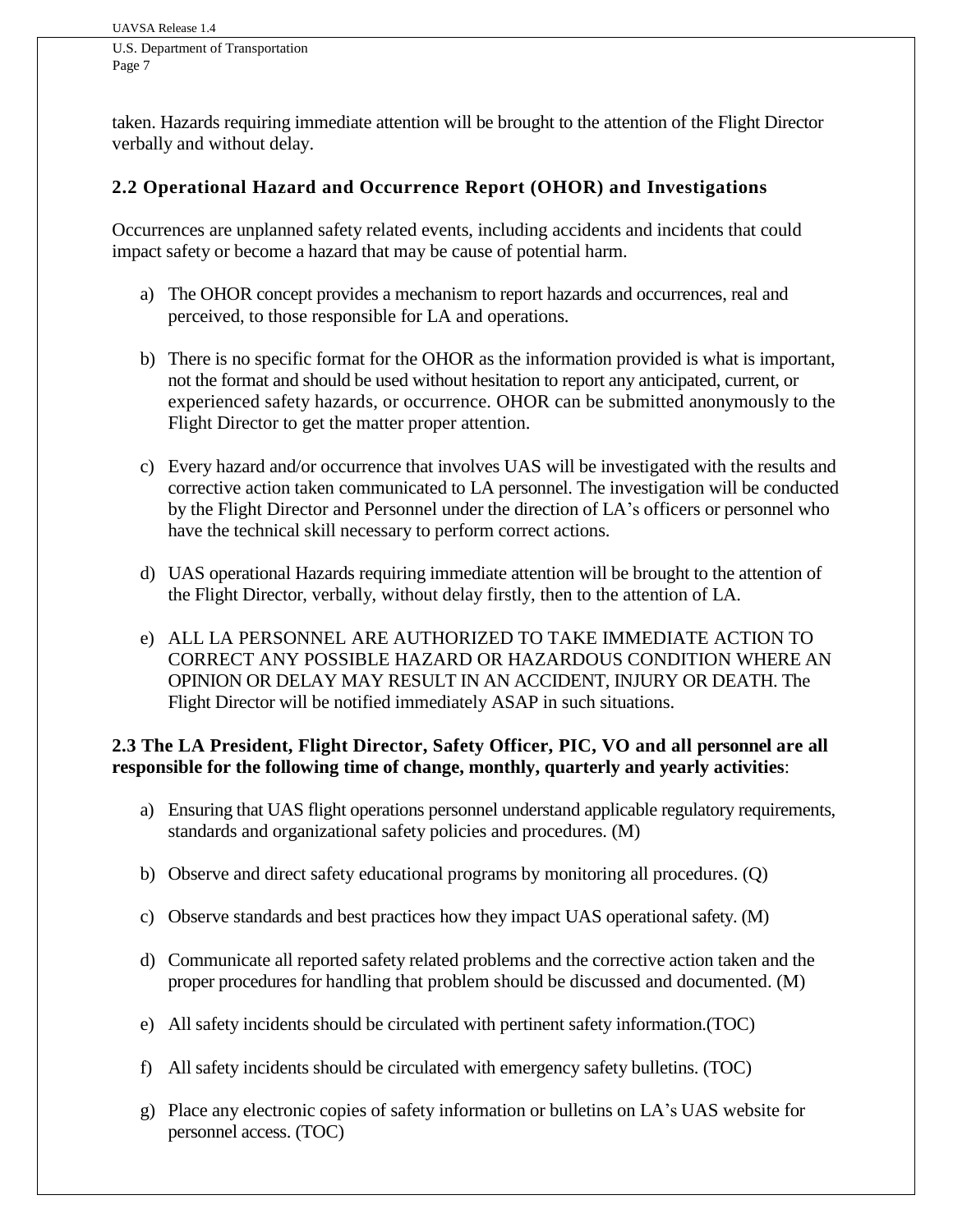It is emphasized again that safety is the responsibility of ALL personnel.

## **2.3 Medical Factors**

- a) UAS PICs, VOs and participating personnel shall only deploy the UAS when rested and emotionally prepared for the tasks at hand.
- b) Physical illness, exhaustion, emotional problems, etc., can seriously impair judgment, memory and alertness. The safest rule is not to act as a UAS PIC or VO when suffering from any of the above. PICs, VOs and participating personnel are expected to "stand down" when these problems could reasonably be expected to affect their ability to perform UAS flight operations.
- c) A self-assessment of physical condition shall be made by all personnel before or during preflight activities.
- d) Performance can be seriously hampered by prescription and over the counter drugs. The Flight Director will be advised anytime such drugs are being taken. If it is determined that the medication being taken could hamper a flight operations team member that person shall be prohibited from all flight operation exercises for a time period of no less than 48 hours.
- e) No personnel shall act as a UAS PIC within eighteen hours after consumption of any alcoholic beverage, while under the influence of alcohol, or while consuming an alcohol concentration of 0.04% (FAR 91.17)

# **3. Training**

#### **3.1 Objective**

The key to continued safe operations is by maintaining a professional level of competency. The first step in this process is establishing minimum qualifications and the second step involves training personnel, "employees" to acceptable levels of flight operations competency.

#### **3.2 On-site Basic Instructors**

- a) FAA certified private pilots will be given instructor duties. Such duties can include developing training courses, provide full knowledge training and employee evaluation and documentation.
- b) Duties for the training of new employees falls upon the UAS Flight Director or PIC that has the most flight logged time, UAS equipment and operations knowledge. Instructors will be designated by the Flight Director.

#### **3.3 Training Plans**

a) All employees will have a UAS training plan on file that outlines training objectives. This training plan will be held in conjunction with an employees, personnel training file.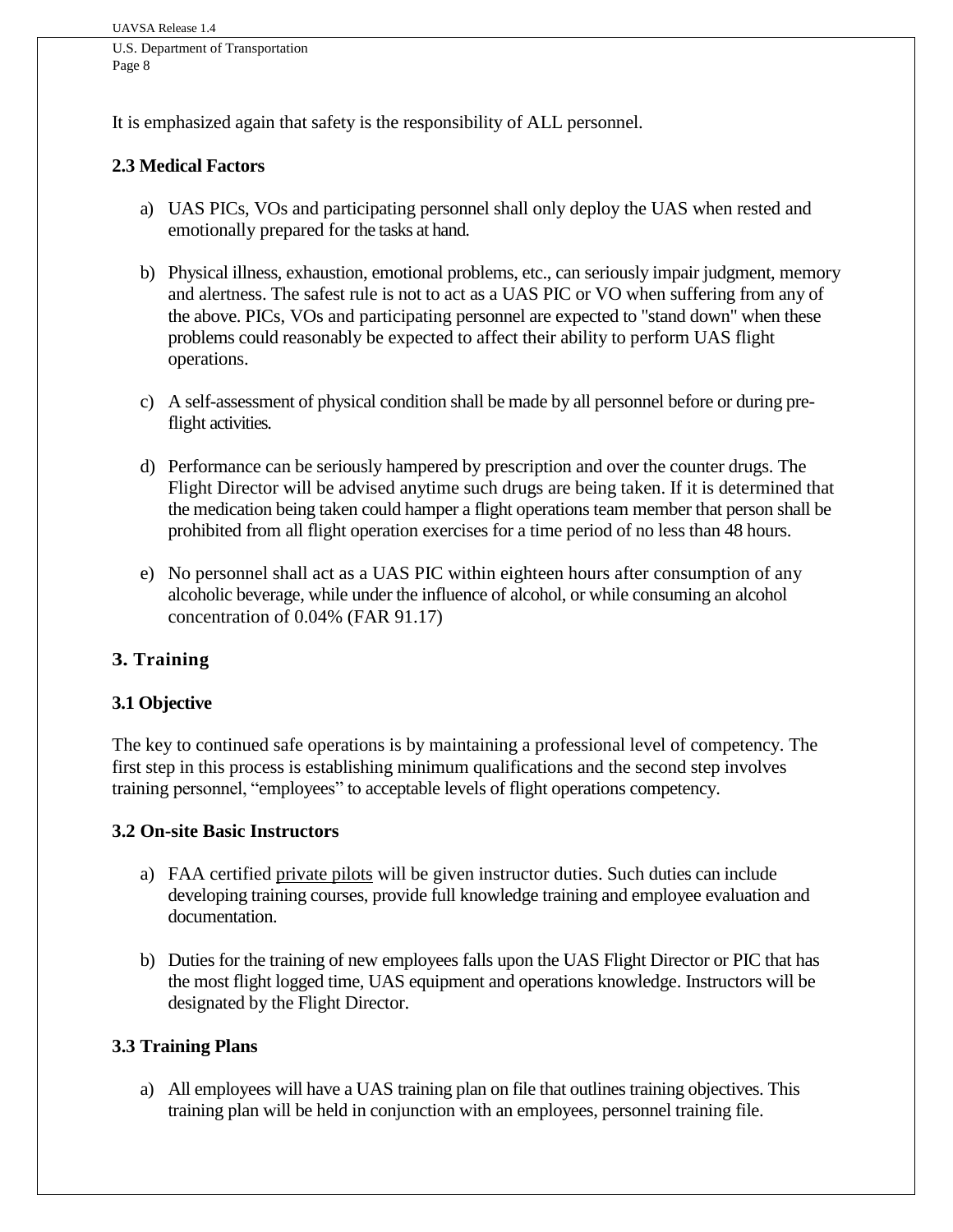- b) The LA approved training plan can be developed by the LA Flight Director, the education staff or outside  $3<sup>rd</sup>$  parties.
- c) All UAS deployments or exercises will be documented and count toward an employee, personnel's time in operations training.
- d) It is the employee, personal's responsibility to verify their training file contains all pertinent information.

# **3.4 Initial Training**

- a) Upon acceptance by the Flight Director as the education source, the Flight Director shall review FAA UAS operations requirements at FAA.gov, review UAS flight, user and other manufactures guidelines and manuals and review LA's 333 Exemption grant for UAS restrictions and directives.
- b) The PIC and VO must have completed sufficient training to communicate to alerts, directives or instructions required to remain clear of conflicting traffic. This training at a minimum shall include knowledge of the rules and responsibilities described in 14 CFR 91.111, *Operating Near Other Aircraft;* 14 CFR 91.113, *Right-qt.-Way Rules: Except Water Operations;* and 14 CFR 91.155, *Bask VFR Weather Minimums;* knowledge of air traffic and radio communications, including the use of approved ATC/pilot phraseology; and knowledge of appropriate sections of the *Aeronautical Information Manual.*
- c) UAS PIC must enroll in (fixed wing) training to obtain their private or Sport pilot license/certificate if not already in possession.
- d) UAS PICs who fail to successfully complete the initial LA Flight Director's training program may be re-scheduled for additional UAS training.
- e) After a PIC has received their FAA private or Sport pilot's license but before a PIC can provide UAS training to employees, they must complete at least 8 hours of flight training with the Flight Director for proficiency of flight training exercises and airframe knowledge. This must be accomplished to demonstrate their ability and general knowledge of UAS.

#### **3.5 Recurrent Training**

- a) Students who do not have any documented training or flight time within a span of 90 days will have to attend LA's UAS update training proficiency programs.
- b) Recurrent training is not limited to actual UAS flight skills only, it also includes knowledge of all pertinent UAS operations and aviation matters.

#### **3.6 Miscellaneous**

a) Depending on the nature of the training request, all efforts will be made to accommodate LA personnel.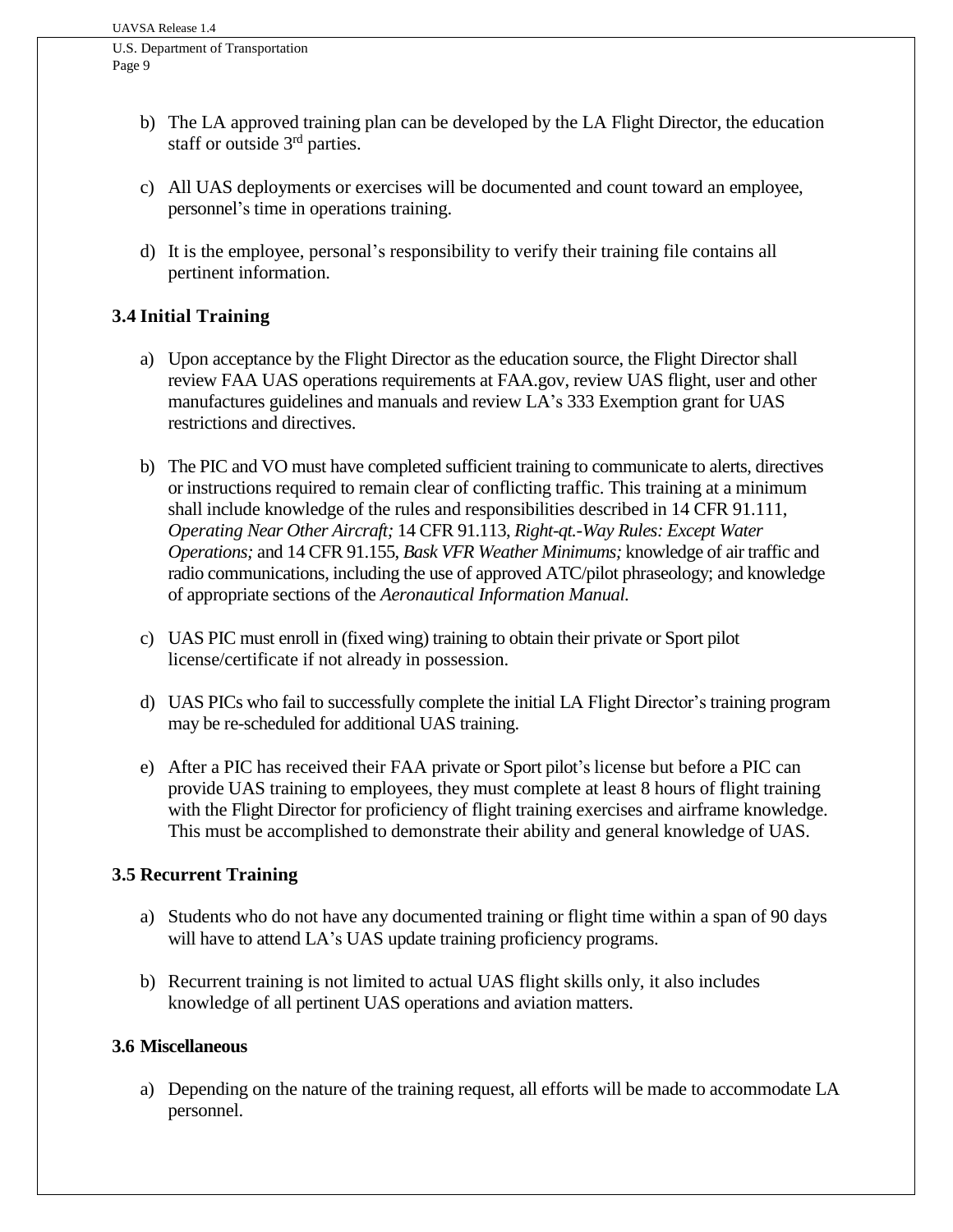- b) All requests for UAS training shall be approved through the Flight Director and timekeeping during those training hours.
- c) Students are encouraged to attend all UAS training opportunities and participate in FAA sponsored safety seminars.
- d) Training shall be conducted at LA locations and follow the Flight Director's flights provisions within the COA.

# 4.1 **Call-out Operations Procedures**

- a) The Flight Director will contact the PIC and VO to meet at the fight and mission locations.
- b) The PIC and flight operations personnel are responsible for transporting the UAS and the required equipment to the location and setup the base of operations.
- c) Upon arriving at the requested location the UAS PIC will contact the Flight Director and receive a briefing on the training mission.
- d) The PIC will make an on location determination of the UAS, equipment and personnel required to perform the requested mission safely within LA's and the FAA policies and procedures.
- e) If the PIC determines that the use of the UAS would violate safety measures, LA policy or directives then the PIC will inform the Flight Director of the potential conflict along with recommendations for modifying the requested mission to conform to safety measures and LA's policies and procedures.
- f) If this modification is a major change from the original approved mission, the PIC will contact the Flight Director for direction on how to proceed.
- g) Upon completion of the mission, the PIC will make a full report of the modified mission circumstances and their concerns and issues associated with the flight to the Flight Director.
- h) PICs will have sole discretion for declaring safety, LA or FAA rules violations.
- i) If a PIC determines that a requested mission would violate LA or FAA rules or endanger personnel and civilians, then the PIC will respectfully inform the Flight Director of the reasons for refusing to operate the UAS.
- j) The PIC's has the final and absolute authority to cancel or abandon a mission because of safety circumstances it is the decision of the PIC only.
- k) If the PIC determines that the requested mission may potentially damage the UAS or its associated equipment the PIC will inform the Flight Director of their concerns and may or may not chose to cancel the mission.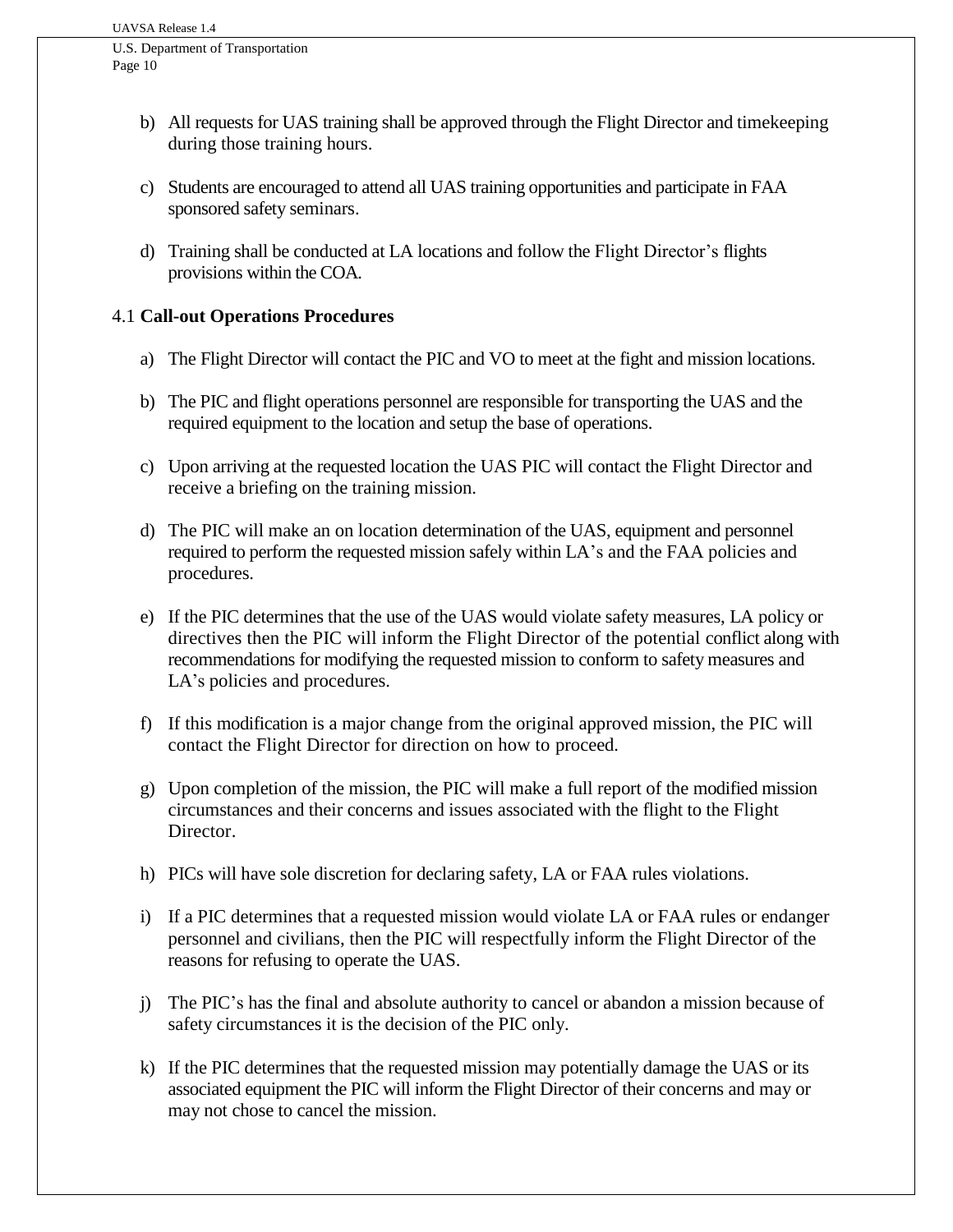# **4.2 Flight Boundaries**

Although there may be requests for UAS support outside the boundaries of mission, no person at any level in the chain of command has the authorization to authorize deployment outside of the COA. Any mission requests for such uses are restricted from flight until a new COA is submitted to the FAA and by the Flight Director and approved for such flight.

- a) At no time shall UAS support be granted outside the flight plan or COA without the Flight Director first obtaining an emergency FAA- COA approval.
- b) Information regarding flight boundaries can be found in the FAA- COA and the use of the NAS National Airspace System.
- c) Maximum mission altitude shall not ever, under any circumstances exceed 400' (AGL) per the FAA COA.

# **4.3 Minimum Personnel Requirements**

Due to the nature of the LA UAS missions, the minimum personnel required for any mission will be the UAS PIC and VO. Under no circumstances will a PIC attempt to complete a deployment or mission alone.

#### **4.4 Personnel Responsibilities for Deployments**

"OPEN COMMUNCATIONS ACHIEVES SAFE OPERATIONS"

#### **a) The UAS PIC**

- I. The PIC is directly responsible for safety and is the final authority over the actual mission operations of the UAS.
- II. UAS PICs have absolute authority to reject any missions based on personnel safety or violation of LA or FAA regulations.
- III. No one has the authority, regardless of their position, to order a PIC to conduct a flight of any type when, in the opinion of the PIC, the mission poses risk to personnel or is in violation of LA or FAA regulations.
- IV. PICs are responsible for compliance with this manual, LA policy and procedures and FAA regulations.
- V. The PIC's primary duty during a mission is to operate the UAS safely and protect all and any ground personnel while accomplishing the goals of the mission.
- VI. PICs shall avoid any and all obstacles that will lessen flight safety during the mission.
- VII. PICs shall be responsive to the requests of the VO in order to accomplish the mission.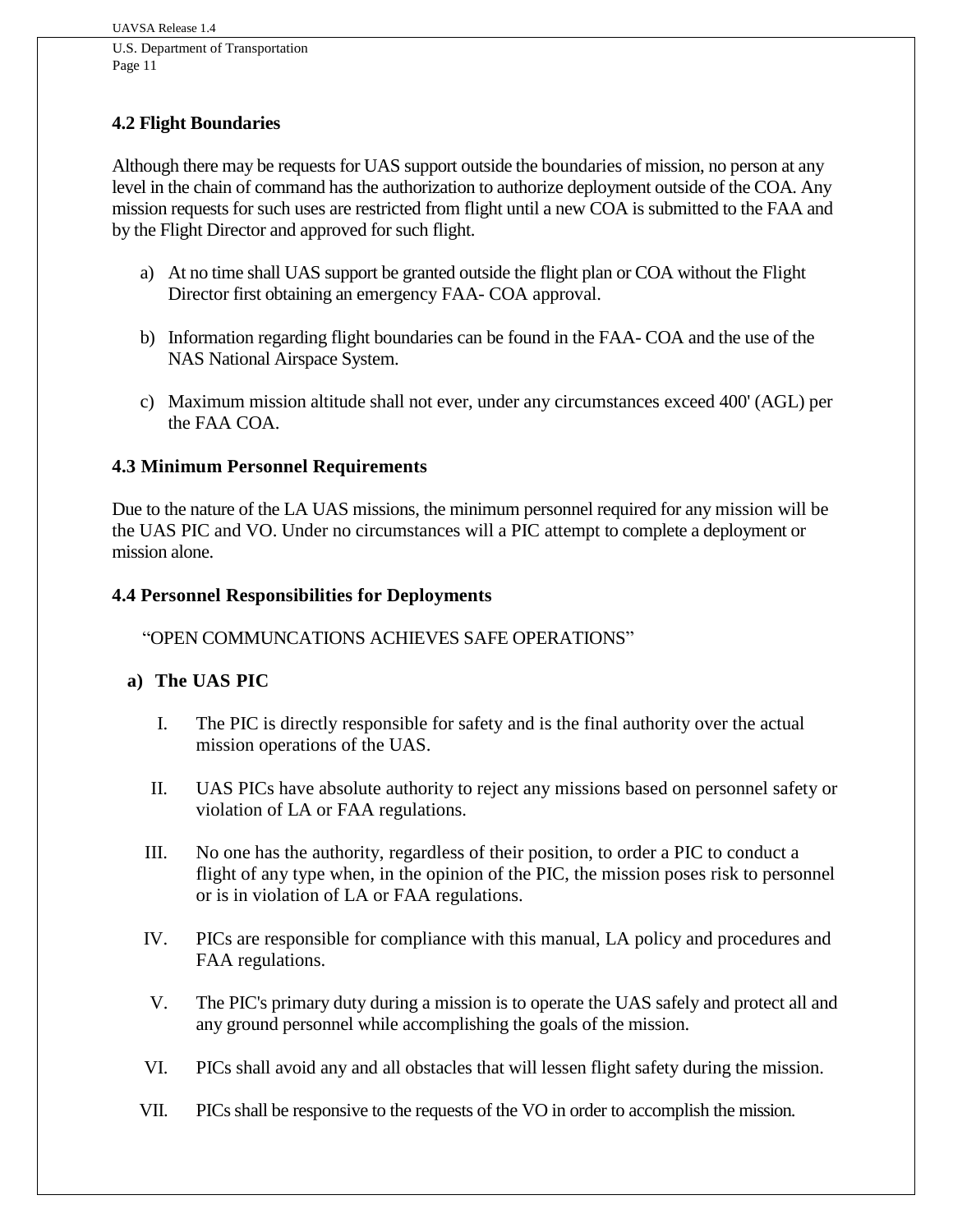> VIII. PICs shall be responsible for documentation of each mission updating flight logs and notating post flight UAS or equipment issues.

#### **b) The UAS VO**

- I. VOs shall see-and-avoid any obstacle that will lessen safety during all missions.
- II. VOs are responsible for the ground safety enforcement per-during and post mission.
- III. Under rare and specific missions have high visibility, VOs shall operate any attached systems and accessories to the UAS such as cameras or sensor arrays.
- IV. A VOs primary duty during a mission is to have continuous eyes-on the UAS during all modes of operation allowing the PIC to maintain complete focus on the operation of the UAS.
- V. VOs shall remain alert of suspicious persons or activities on the ground and coordinate response by informing the Flight Director and other security and or operations ground personnel.
- VI. VOs shall provide verbal commands and monitor UAS flight position delivering radio flight safety updates as needed.
- VII. VOs shall update and assist the PIC with safe operation alerts of the UAS mission as needed.
- VIII. VOs shall be responsible for assisting the PIC with completing all documentation of each mission and the updating of flight logs and other notations.

#### **c) Personal Equipment**

- I. PICs/VOs shall wear eye sun protection at all times when required while the UAS is in flight to improve their line of sight quality during a mission.
- II. The Flight Director, PIC, VO and flight operations personnel should take necessary measures to deploy in a professional manner and assure that they are recognized via standard group colors.
- III. PICs, VOs and personnel will take into consideration the current weather conditions when planning a mission and wear appropriate clothing to deploy comfortably.
- IV. Use of additional personal radios or cellular phones during missions are not to be operated or in use during any flight operation unless being used as backup communications resources. (Use of personal radios or other electronic devices are strictly prohibited during all flights.)
- V. PICs, VOs and personnel should at all times take into consideration safe operation of the UAS when using radios or another communication electronic devices associated with flight operations or the mission.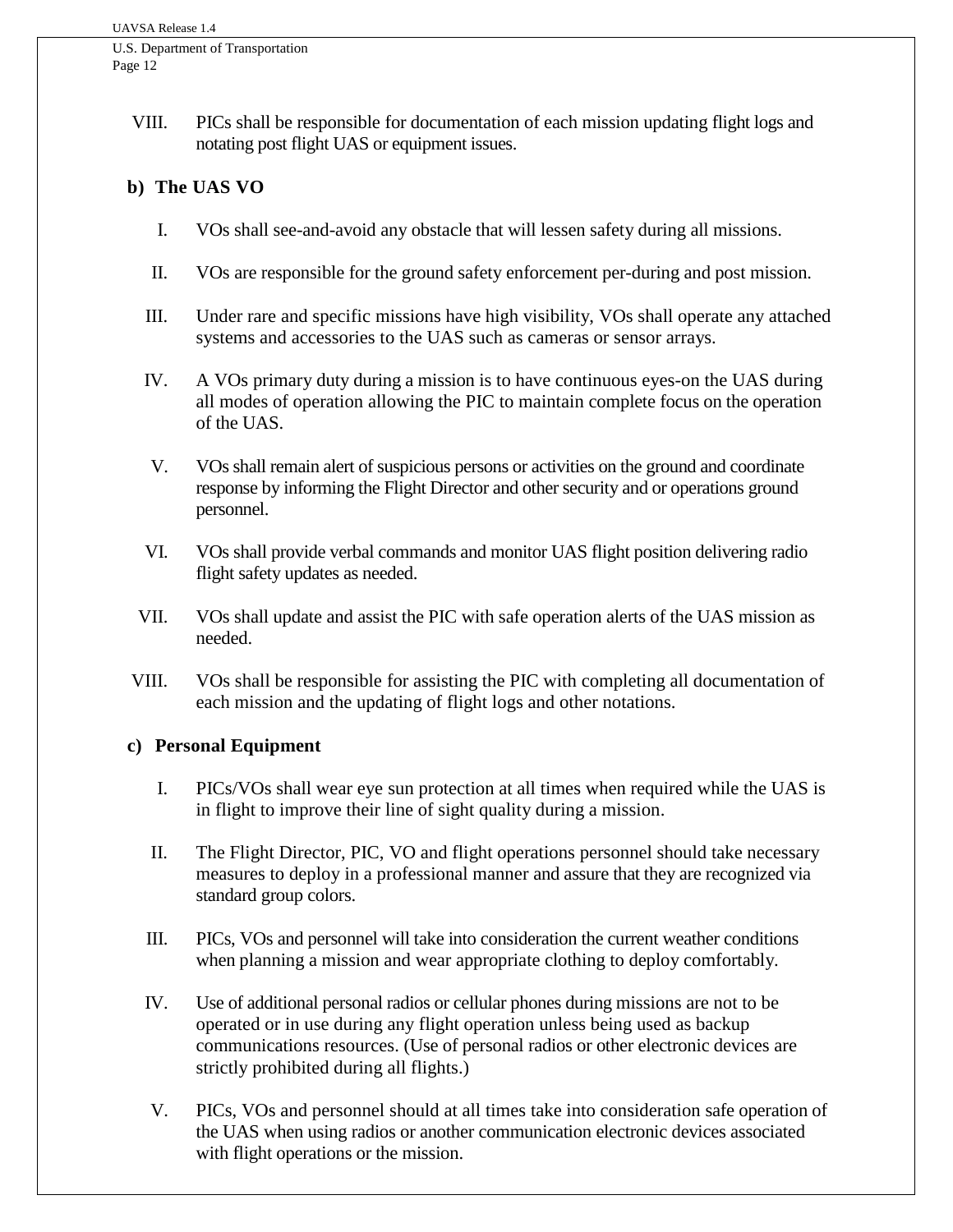#### **5.0 Pre-Flight/Post-Flight Actions**

## **5.1 Inspections**

- a) PICs/VOs are both responsible for a thorough preflight inspection of the UAS and other important inspection operations with regards to UAS equipment.
- b) Before and after each mission deployment the PIC, VO and flight operations personnel shall conduct a thorough inspection of the UAS in accordance with UAS instructions contained in the manufactures user's manual.
- c) PIC, VO and flight operations personnel shall perform all pre-deployment operations needed such as UAS to radio calibration and of bench testing processes to help insure a safe mission when deployed.
- d) Any issues found that could place the flight or ground personnel, the UAS or systems and equipment in jeopardy of safe operations, shall be documented and resolved immediately prior to flight.
- e) It has been recognized that the use of a checklist is a significant method to combat UAS accidents. A pre-flight checklist is contained at the Base Station and will be utilized prior to each flight.
- f) Any system and or physical equipment issues that cannot be resolved through additional inspection and on-site testing may change the UAS's airworthy and ready status.
- g) Any system and or physical equipment issues that may have an impact on safety of the mission will change the UAS's airworthy and ready status to "Not Ready for Fight". All deployment and pre-flight issues with personnel or equipment must be resolved before flight.

#### **5.2 Weather**

Before each deployment the Flight Director, PIC and or VO will ensure that he/she gathers enough information to make themselves familiar with the weather conditions existing throughout the area of deployment for the Flight Duration of the mission.

- a) The PIC shall utilize FAA approved weather resources to obtain the latest and most current weather conditions.
- b) An anemometer will be utilized at the mission location in order to better estimate the wind speed and determine if it is within the flight performance envelope of the UAS being deployed.
- c) UAS PICs, VOs and flight operations personnel will use the Beaufort scale when making deployment decisions in regards to wind conditions. This scale can be located in the UAS manufacture's user's manual. If not visit: www.LAc.noaa.gov/faq/tornado/beaufort.html